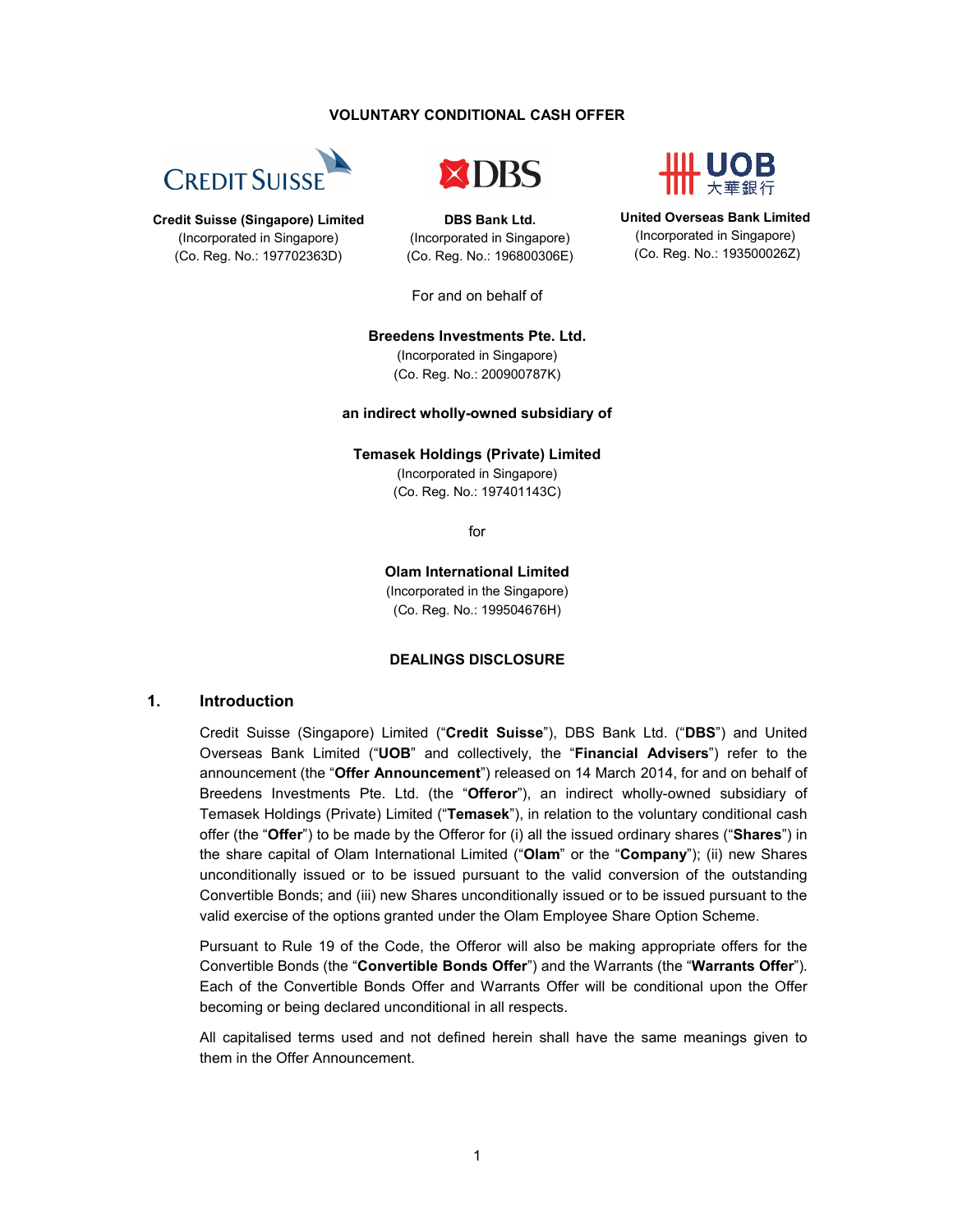# **2. Dealings by Concert Party**

Pursuant to Rule 12.1 of the Singapore Code on Take-overs and Mergers (the "**Code**"), the Financial Advisers wish to announce, for and on behalf of the Offeror, that Mr Willie Cheng Jue Hiang, a director of UOB, being one of the joint Financial Advisers to the Offeror, has sold the following Shares or other securities on the Singapore Exchange Securities Trading Limited (the "**SGX-ST**"), details of which are set out below:

| Date of sale                                        |        | 14 March 2014 |
|-----------------------------------------------------|--------|---------------|
| Number of Shares sold                               |        | 65,000        |
| Consideration per Share                             |        | S\$2.22       |
| Resultant total number of Shares held               |        | Nil           |
| Resultant total percentage of the total             | $\sim$ | Nil           |
| issued share capital of the Company <sup>1</sup>    |        |               |
| Resultant total percentage of maximum :             |        | Nil           |
| potential share capital of the Company <sup>2</sup> |        |               |

# **3. Aggregate Shareholdings**

The Financial Advisers wish to announce, for and on behalf of the Offeror, that as at 8.00 a.m. on the date of this Announcement:

- **3.1.1** the Offeror owned, controlled or has agreed to acquire an aggregate of 358,959,140 Shares, representing approximately 15.0 per cent. of the total issued share capital of the Company and approximately 13.2 per cent. of the maximum potential share capital of the Company; and
- **3.1.2** the Offeror and persons acting in concert with the Offeror (including Temasek, Temasek Entities<sup>3</sup>, KSL and the Key Management) owned, controlled or have agreed to acquire an aggregate of 1,255,271,951 Shares<sup>4</sup>, representing approximately 52.5 per cent. of the total issued share capital of the Company and approximately 46.1 per cent. of the maximum potential share capital of the Company.

### **4. Responsibility Statement**

The directors of the Offeror (including any director who may have delegated detailed supervision of this Announcement) have taken all reasonable care to ensure that the facts stated and all opinions expressed in this Announcement are fair and accurate and that no material facts have been omitted from this Announcement, and they jointly and severally accept responsibility accordingly. Where any information has been extracted or reproduced from published or otherwise publicly available sources (including, without limitation, in relation

 $\overline{a}$ 1 In this Announcement, for purposes of computation, the total number of issued and paid-up Shares is 2,390,213,869 as at the date of this Announcement.

<sup>2</sup> In this Announcement, for purposes of computation, the total number of issued and paid up Shares in the "**maximum potential share capital of the Company**" is 2,721,324,607. For purposes of this Announcement, the "**maximum potential share capital of the Company**" means the total number of Shares which would be in issue if all the outstanding Convertible Bonds and Options (other than those owned, controlled or agreed to be acquired by the Offeror or parties acting or deemed to be acting in concert with the Offeror) were validly converted and exercised as at the date of the relevant declaration.

<sup>3</sup> In this Announcement, "**Temasek Entities**" consist of (i) Temasek's direct and indirect wholly owned companies whose board of directors or equivalent governing bodies consist solely of nominees or employees of Temasek, Temasek Pte Ltd and/or wholly owned direct and indirect subsidiaries of Temasek Pte Ltd; and (ii) certain investment management companies which are wholly owned by Temasek.

<sup>&</sup>lt;sup>4</sup> This figure comprises: (i) the 587,290,453 Shares held by the Offeror and the Temasek Entities as at the date if this Announcement; and (ii) the 667,981,498 Shares held by Kewalram Singapore Limited ("**KSL**") and all ten members of the executive committee of the Company (including the Chief Executive Officer) as named in Appendix 2 of the Offer Announcement (the "**Key Management**") as at the date of this Announcement and who are deemed to be acting in concert with the Offeror in connection with the Offer.